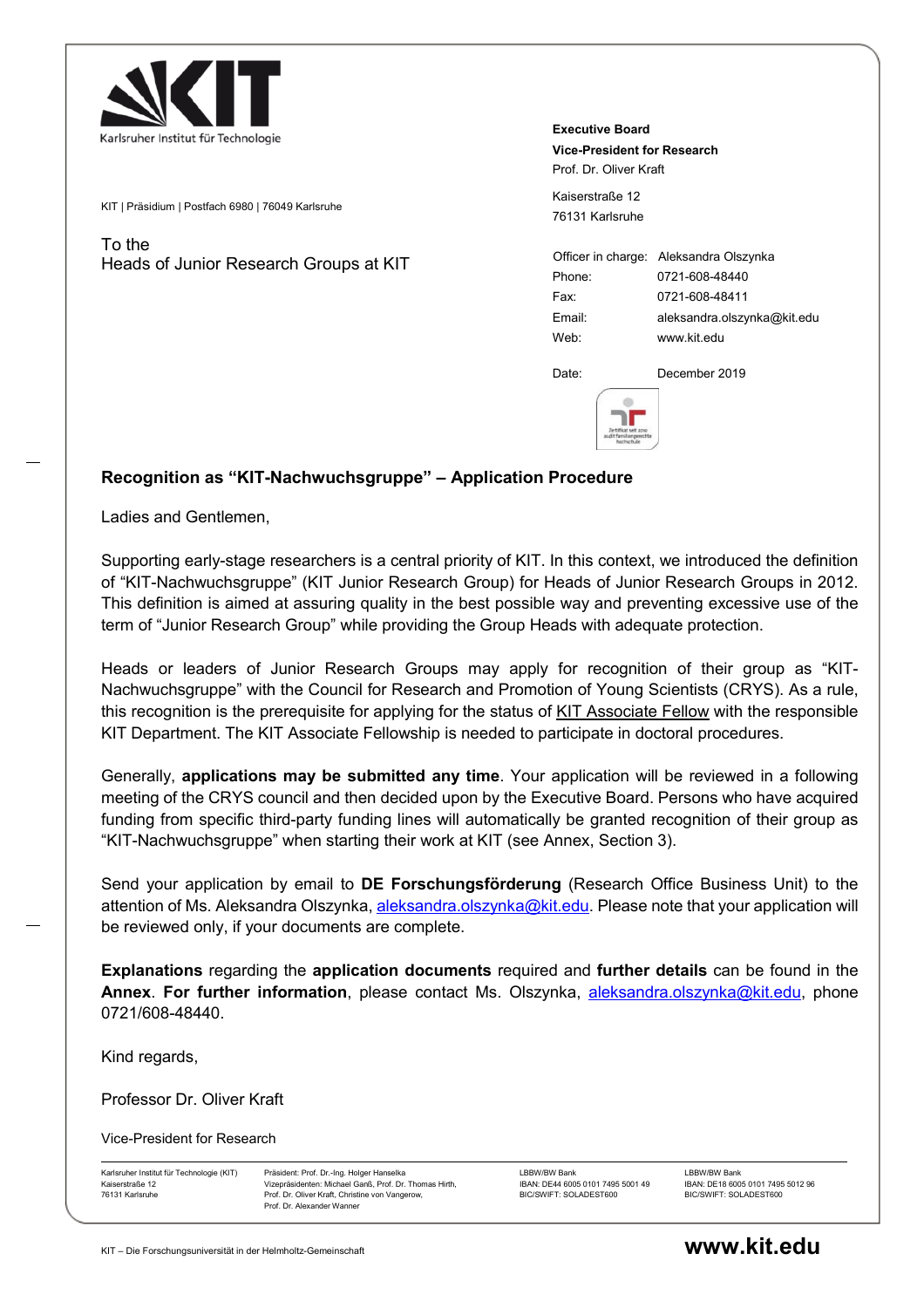# **Annex**

# **Application for a "KIT-Nachwuchsgruppe" (KIT Junior Research Group)**

# **1. Objective**

Establishing clearly defined "KIT-Nachwuchsgruppen" is a means for the KIT Executive Board to recognize as KIT-Nachwuchsgruppe those groups that successfully passed the recognition process and have been granted a corresponding certificate. The uniform definition serves to assure quality in the best possible way and to prevent excessive use of the term of "Nachwuchsgruppe" while providing the Group Heads with adequate protection.

Persons applying for the status of **KIT Associate Fellow** (participation in doctoral procedures) are expected to have been recognized as Heads or leaders of a "KIT-Nachwuchsgruppe."

Heads of "KIT-Nachwuchsgruppen" may apply for membership of the **Young Investigator Network (YIN).**

## **2. Eligibility to File an Application**

Staff of KIT fulfilling all **following criteria** may file an application:

- (1) Completion of the **doctorate not more than ten years ago**, as a rule (date of oral examination)
- (2) An academic-scientific career (as a rule, **professorship**) **is aimed at**, but the applicant does not yet hold a W2 or W3 professorship.
- (3) The applicant heads a **scientifically and financially independent working group**<sup>1</sup> **.**
- (4) The working group must include **at least another** scientific **staff member** (with a master's/diploma degree at least).
- (5) The position of Head of the Junior Research Group or other positions must have been **acquired externally or internally** in a **competitive process** or **the position as Head of Group** must have been granted **competitively** (e.g. appointment procedure).

Typical examples of Heads of "KIT-Nachwuchsgruppen" may be Heads of Emmy Noether Junior Research Groups or Helmholtz Young Investigator Groups as well as holders of a DFG-funded Temporary Position ("Eigene Stelle") or of a Margarete von Wrangell Habilitation Grant, provided that they act in a scientifically and financially independent way and employ at least another scientific staff member.

## **3. Terms of Recognition**

l

Persons who acquired the following types of funding will be granted recognition of their groups as "KIT-Nachwuchsgruppe" automatically as soon as they start to work at KIT:

- Emmy Noether Junior Research Group of DFG
- Helmholtz Young Investigator Group
- BMBF Junior Research Group
- Sofia Kovalevskaja Award
- ERC Starting Grant (if the Group Head does not yet hold a W2/W3 professorship and another scientific staff member is employed at least)
- ERC Consolidator Grant (in agreement with the candidate; up to 12 years after the doctorate by way of exception and if the Group Head does not hold any W2/W3 professorship and another scientific staff member is employed at least)

<sup>1</sup> Scientific independence may be reflected by e.g. independent publications and an independent choice of research topics, while financial independence implies e.g. autonomous acquisition of research projects and control or power of disposition of an own budget.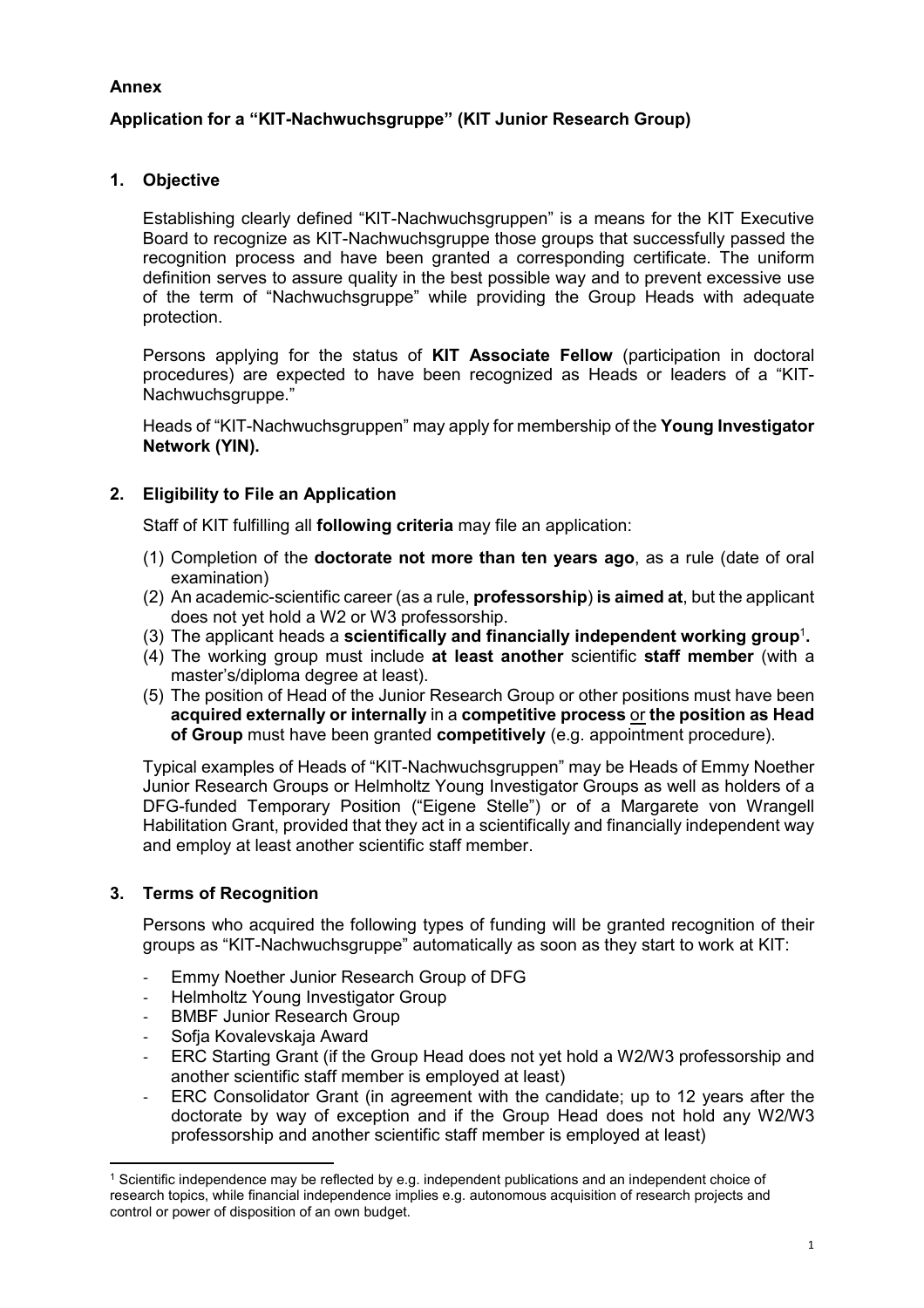- Comparable internal Junior Research Groups of KIT that are selected by the Council for Research and Promotion of Young Scientists (CRYS) and funded by KIT

All other Heads of Junior Research Groups may be granted recognition of their group as "KIT-Nachwuchsgruppe" upon recommendation of the Council for Research and Promotion of Young Scientists (CRYS) and **by decision of the Executive Board**.

Every Head of a "KIT-Nachwuchsgruppe" will receive a corresponding **certificate** of the Executive Board.

**Recognition** is granted for a **limited period of time**, usually for the duration of the group or the Group Head's position. Recognition as "KIT-Nachwuchsgruppe" expires automatically once the group comes to an end, in case of a premature appointment of the Group Head by KIT, or when the Group Head leaves the KIT.

**An extension** of the recognition period is possible. Upon request, the period can be extended without filing a new application, if conditions remain largely the same and the corresponding documents (e.g. approval of extended funding) are presented. In case of changed framework conditions, renewed application may be possible.

#### **4. Procedure**

#### **1 st Step: Filing the Application**

Send a simple letter to the Research Office, in which you apply for recognition of your group as "KIT-Nachwuchsgruppe" and provide the following details in particular:

- a) **Information on the type and duration of the Junior Research Group/funding**: Source of funding, name of the Junior Research Group, duration of the group;
- b) **Information on the criteria given in Section 2 Eligibility to File an Application**: Concerning (1) - Completion of the doctorate not more than ten years ago, as a rule: Please give the date of your oral examination and enclose the doctoral degree certificate.

Concerning (2) - An academic-scientific career (as a rule, **professorship**) **is aimed at**, but the applicant does not yet hold a W2 or W3 professorship: Please outline briefly your planned career path.

Concerning (3) - The applicant heads a **scientifically and financially independent working group:** Kindly point out whether the research topic was chosen independently and whether you are fully responsible for the budget. Please inform us who acquired third-party funding of the group.

Concerning (4) - The working group must include **at least another** scientific **staff member** (with a master's/diploma degree at least): Kindly list the names of all relevant scientific staff members that have been directly affiliated to your group (since the start of the group) and their funding source.

Concerning (5) - The position of Head of the Junior Research Group or other positions must have been **acquired externally or internally** in a **competitive process** or **the position as Head of Group** must have been granted **competitively** (e.g. appointment procedure): Please outline the fact that you had competitors in the procedure to acquire funding and provide information on the procedure (competitive? national/international call for proposals?).

Kindly **enclose** the following documents:

- a) **Curriculum vitae**
- b) **Documents** proving that the criteria for eligibility to file the application outlined in Section 2 are fulfilled. These are:
	- Copies of grant agreement/s / letter/s of approval for the group's funding by the relevant funding agency
	- Doctoral degree certificate